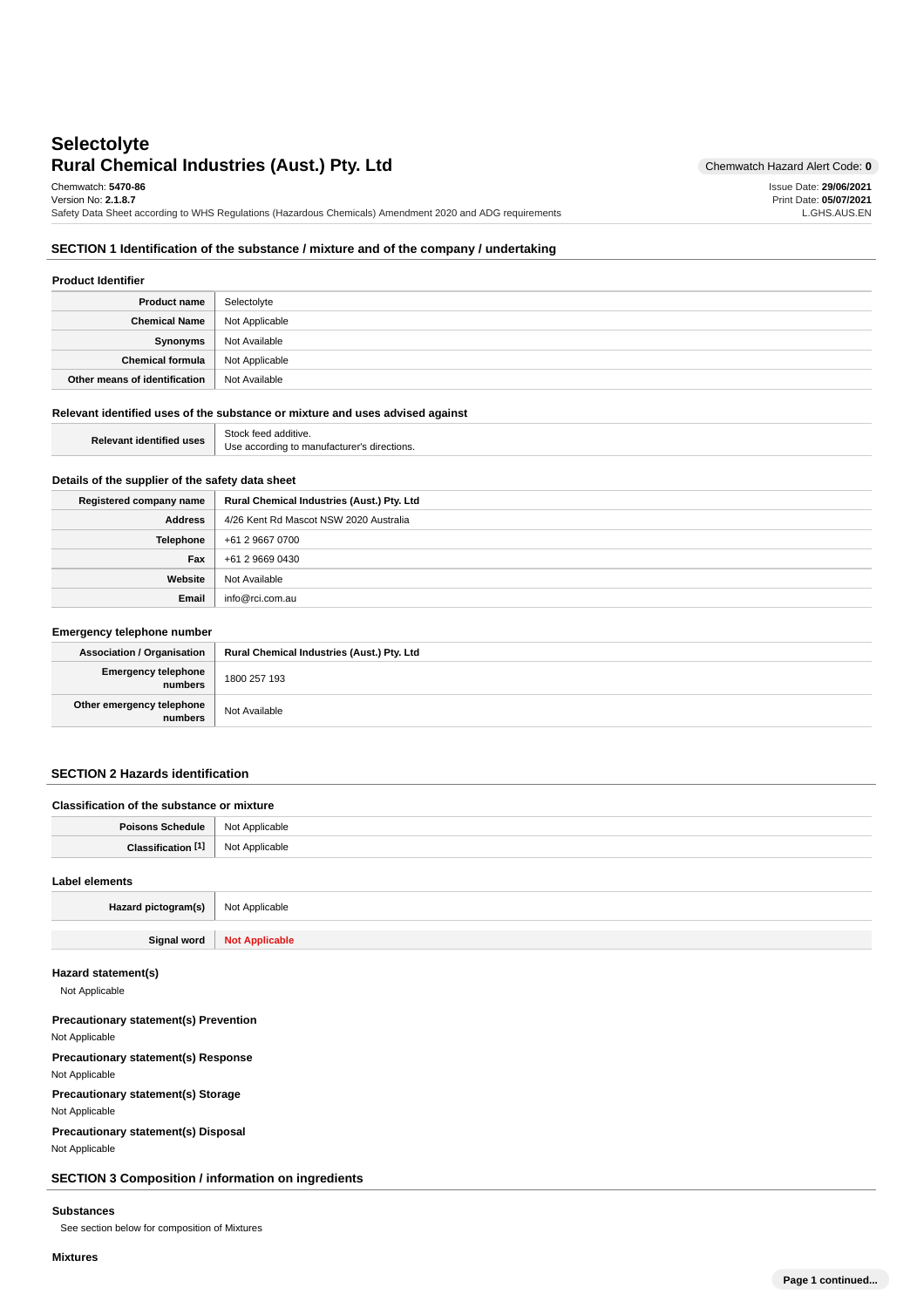## **Selectolyte**

| <b>CAS No</b> | %[weight]                                           | Name                                                                                                                                    |
|---------------|-----------------------------------------------------|-----------------------------------------------------------------------------------------------------------------------------------------|
| Not Available | 100                                                 | Ingredients determined not to be hazardous                                                                                              |
| Legend:       | Classification drawn from C&L * EU IOELVs available | 1. Classified by Chemwatch; 2. Classification drawn from HCIS; 3. Classification drawn from Regulation (EU) No 1272/2008 - Annex VI; 4. |

### **SECTION 4 First aid measures**

### **Description of first aid measures**

| <b>Eye Contact</b>  | If this product comes in contact with eyes:<br>▶ Wash out immediately with water.<br>If irritation continues, seek medical attention.<br>Removal of contact lenses after an eye injury should only be undertaken by skilled personnel. |
|---------------------|----------------------------------------------------------------------------------------------------------------------------------------------------------------------------------------------------------------------------------------|
| <b>Skin Contact</b> | If skin or hair contact occurs:<br>Flush skin and hair with running water (and soap if available).<br>Seek medical attention in event of irritation.                                                                                   |
| Inhalation          | If fumes, aerosols or combustion products are inhaled remove from contaminated area.<br>Other measures are usually unnecessary.                                                                                                        |
| Ingestion           | Immediately give a glass of water.<br>First aid is not generally required. If in doubt, contact a Poisons Information Centre or a doctor.                                                                                              |

## **Indication of any immediate medical attention and special treatment needed**

Treat symptomatically.

## **SECTION 5 Firefighting measures**

### **Extinguishing media**

- There is no restriction on the type of extinguisher which may be used.
- Use extinguishing media suitable for surrounding area.

## **Special hazards arising from the substrate or mixture**

| <b>Fire Incompatibility</b>    | None known. |
|--------------------------------|-------------|
|                                |             |
| <b>Advice for firefighters</b> |             |

| <b>Fire Fighting</b>         | Alert Fire Brigade and tell them location and nature of hazard.<br>▶ Wear breathing apparatus plus protective gloves in the event of a fire.<br>▶ Prevent, by any means available, spillage from entering drains or water courses.<br>Use fire fighting procedures suitable for surrounding area.<br>DO NOT approach containers suspected to be hot.<br>Cool fire exposed containers with water spray from a protected location.<br>If safe to do so, remove containers from path of fire.<br>Equipment should be thoroughly decontaminated after use. |
|------------------------------|--------------------------------------------------------------------------------------------------------------------------------------------------------------------------------------------------------------------------------------------------------------------------------------------------------------------------------------------------------------------------------------------------------------------------------------------------------------------------------------------------------------------------------------------------------|
| <b>Fire/Explosion Hazard</b> | Non combustible.<br>Not considered a significant fire risk, however containers may burn.<br>Decomposition may produce toxic fumes of:<br>sulfur oxides (SOx)<br>metal oxides<br>May emit poisonous fumes.                                                                                                                                                                                                                                                                                                                                              |
| <b>HAZCHEM</b>               | Not Applicable                                                                                                                                                                                                                                                                                                                                                                                                                                                                                                                                         |

### **SECTION 6 Accidental release measures**

### **Personal precautions, protective equipment and emergency procedures**

See section 8

## **Environmental precautions**

See section 12

### **Methods and material for containment and cleaning up**

| <b>Minor Spills</b> | Clean up all spills immediately.<br>Avoid breathing dust and contact with skin and eyes.<br>▶ Wear protective clothing, gloves, safety glasses and dust respirator.<br>Use dry clean up procedures and avoid generating dust.<br>Sweep up, shovel up or<br>▶ Vacuum up (consider explosion-proof machines designed to be grounded during storage and use).<br>Place spilled material in clean, dry, sealable, labelled container.                                                                                                                                  |
|---------------------|--------------------------------------------------------------------------------------------------------------------------------------------------------------------------------------------------------------------------------------------------------------------------------------------------------------------------------------------------------------------------------------------------------------------------------------------------------------------------------------------------------------------------------------------------------------------|
| <b>Major Spills</b> | Moderate hazard.<br>CAUTION: Advise personnel in area.<br>Alert Emergency Services and tell them location and nature of hazard.<br>• Control personal contact by wearing protective clothing.<br>Prevent, by any means available, spillage from entering drains or water courses.<br>▶ Recover product wherever possible.<br>FIF DRY: Use dry clean up procedures and avoid generating dust. Collect residues and place in sealed plastic bags or other containers for<br>disposal. <b>IF WET:</b> Vacuum/shovel up and place in labelled containers for disposal. |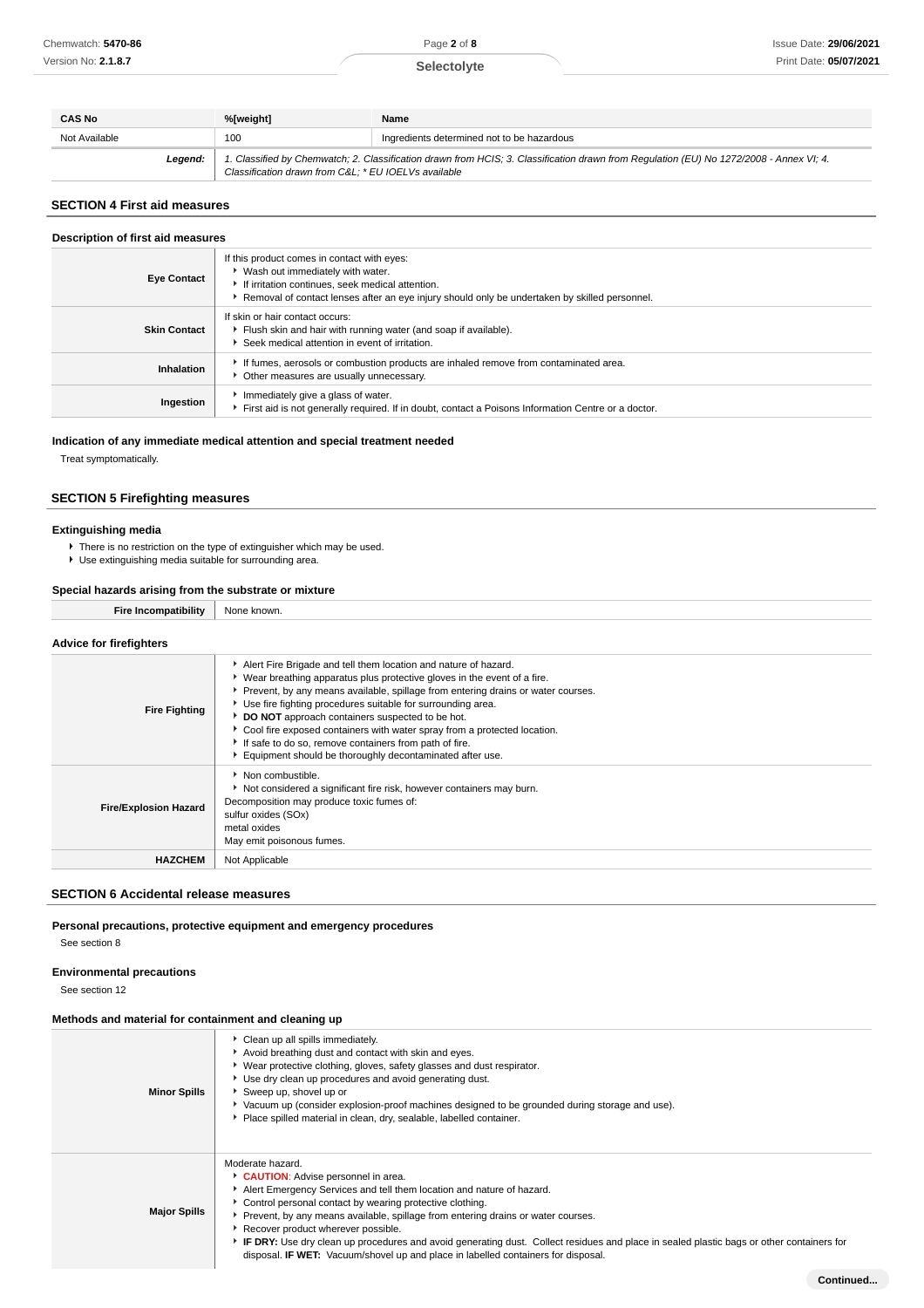Page **3** of **8 Selectolyte**

**ALWAYS:** Wash area down with large amounts of water and prevent runoff into drains.

If contamination of drains or waterways occurs, advise Emergency Services.

Personal Protective Equipment advice is contained in Section 8 of the SDS.

## **SECTION 7 Handling and storage**

| Precautions for safe handling |                                                                                                                                                                                                                                                                                                                                                                                                                                                                                                                                                                                                                                                                                                                                                                                                                                                                                                                                                                         |
|-------------------------------|-------------------------------------------------------------------------------------------------------------------------------------------------------------------------------------------------------------------------------------------------------------------------------------------------------------------------------------------------------------------------------------------------------------------------------------------------------------------------------------------------------------------------------------------------------------------------------------------------------------------------------------------------------------------------------------------------------------------------------------------------------------------------------------------------------------------------------------------------------------------------------------------------------------------------------------------------------------------------|
| Safe handling                 | Avoid all personal contact, including inhalation.<br>▶ Wear protective clothing when risk of exposure occurs.<br>Use in a well-ventilated area.<br>Prevent concentration in hollows and sumps.<br>DO NOT enter confined spaces until atmosphere has been checked.<br>DO NOT allow material to contact humans, exposed food or food utensils.<br>Avoid contact with incompatible materials.<br>V When handling, DO NOT eat, drink or smoke.<br>▶ Keep containers securely sealed when not in use.<br>Avoid physical damage to containers.<br>Always wash hands with soap and water after handling.<br>▶ Work clothes should be laundered separately. Launder contaminated clothing before re-use.<br>Use good occupational work practice.<br>▶ Observe manufacturer's storage and handling recommendations contained within this SDS.<br>Atmosphere should be regularly checked against established exposure standards to ensure safe working conditions are maintained. |
| <b>Other information</b>      | This product should be kept in a cool place, preferably below 25°C.<br>Store in original containers.<br>Keep containers securely sealed.<br>Store in a cool, dry area protected from environmental extremes.<br>Store away from incompatible materials and foodstuff containers.<br>• Protect containers against physical damage and check regularly for leaks.<br>▶ Observe manufacturer's storage and handling recommendations contained within this SDS.<br>For major quantities:<br>▶ Consider storage in bunded areas - ensure storage areas are isolated from sources of community water (including stormwater, ground<br>water, lakes and streams}.<br>Ensure that accidental discharge to air or water is the subject of a contingency disaster management plan; this may require consultation with<br>local authorities.                                                                                                                                       |

## **Conditions for safe storage, including any incompatibilities**

| Suitable container      | Polyethylene or polypropylene container.<br>• Check all containers are clearly labelled and free from leaks.                                                                                                                                                                                                                                                                                                                                |
|-------------------------|---------------------------------------------------------------------------------------------------------------------------------------------------------------------------------------------------------------------------------------------------------------------------------------------------------------------------------------------------------------------------------------------------------------------------------------------|
| Storage incompatibility | Metals and their oxides or salts may react violently with chlorine trifluoride and bromine trifluoride.<br>These trifluorides are hypergolic oxidisers. They ignite on contact (without external source of heat or ignition) with recognised fuels - contact<br>with these materials, following an ambient or slightly elevated temperature, is often violent and may produce ignition.<br>The state of subdivision may affect the results. |

## **SECTION 8 Exposure controls / personal protection**

### **Control parameters**

## **Occupational Exposure Limits (OEL)**

#### I **INGREDIENT DATA**

Not Available

**Emergency Limits**

| Ingredient  | TEEL-1        | TEEL-2        |                     | TEEL-3        |
|-------------|---------------|---------------|---------------------|---------------|
| Selectolyte | Not Available | Not Available |                     | Not Available |
| Ingredient  | Original IDLH |               | <b>Revised IDLH</b> |               |
| Selectolyte | Not Available |               | Not Available       |               |

## **MATERIAL DATA**

| <b>Exposure controls</b> |  |
|--------------------------|--|
|--------------------------|--|

| Appropriate engineering<br>controls | Engineering controls are used to remove a hazard or place a barrier between the worker and the hazard. Well-designed engineering controls can<br>be highly effective in protecting workers and will typically be independent of worker interactions to provide this high level of protection.<br>The basic types of engineering controls are:<br>Process controls which involve changing the way a job activity or process is done to reduce the risk.<br>Enclosure and/or isolation of emission source which keeps a selected hazard "physically" away from the worker and ventilation that strategically<br>"adds" and "removes" air in the work environment. Ventilation can remove or dilute an air contaminant if designed properly. The design of a<br>ventilation system must match the particular process and chemical or contaminant in use.<br>Employers may need to use multiple types of controls to prevent employee overexposure.<br>Local exhaust ventilation is required where solids are handled as powders or crystals; even when particulates are relatively large, a certain<br>proportion will be powdered by mutual friction.<br>If in spite of local exhaust an adverse concentration of the substance in air could occur, respiratory protection should be considered.<br>Such protection might consist of:<br>(a): particle dust respirators, if necessary, combined with an absorption cartridge;<br>(b): filter respirators with absorption cartridge or canister of the right type;<br>(c): fresh-air hoods or masks.<br>Air contaminants generated in the workplace possess varying "escape" velocities which, in turn, determine the "capture velocities" of fresh<br>circulating air required to effectively remove the contaminant. |
|-------------------------------------|---------------------------------------------------------------------------------------------------------------------------------------------------------------------------------------------------------------------------------------------------------------------------------------------------------------------------------------------------------------------------------------------------------------------------------------------------------------------------------------------------------------------------------------------------------------------------------------------------------------------------------------------------------------------------------------------------------------------------------------------------------------------------------------------------------------------------------------------------------------------------------------------------------------------------------------------------------------------------------------------------------------------------------------------------------------------------------------------------------------------------------------------------------------------------------------------------------------------------------------------------------------------------------------------------------------------------------------------------------------------------------------------------------------------------------------------------------------------------------------------------------------------------------------------------------------------------------------------------------------------------------------------------------------------------------------------------------------------------------------------------------------------|
|                                     |                                                                                                                                                                                                                                                                                                                                                                                                                                                                                                                                                                                                                                                                                                                                                                                                                                                                                                                                                                                                                                                                                                                                                                                                                                                                                                                                                                                                                                                                                                                                                                                                                                                                                                                                                                     |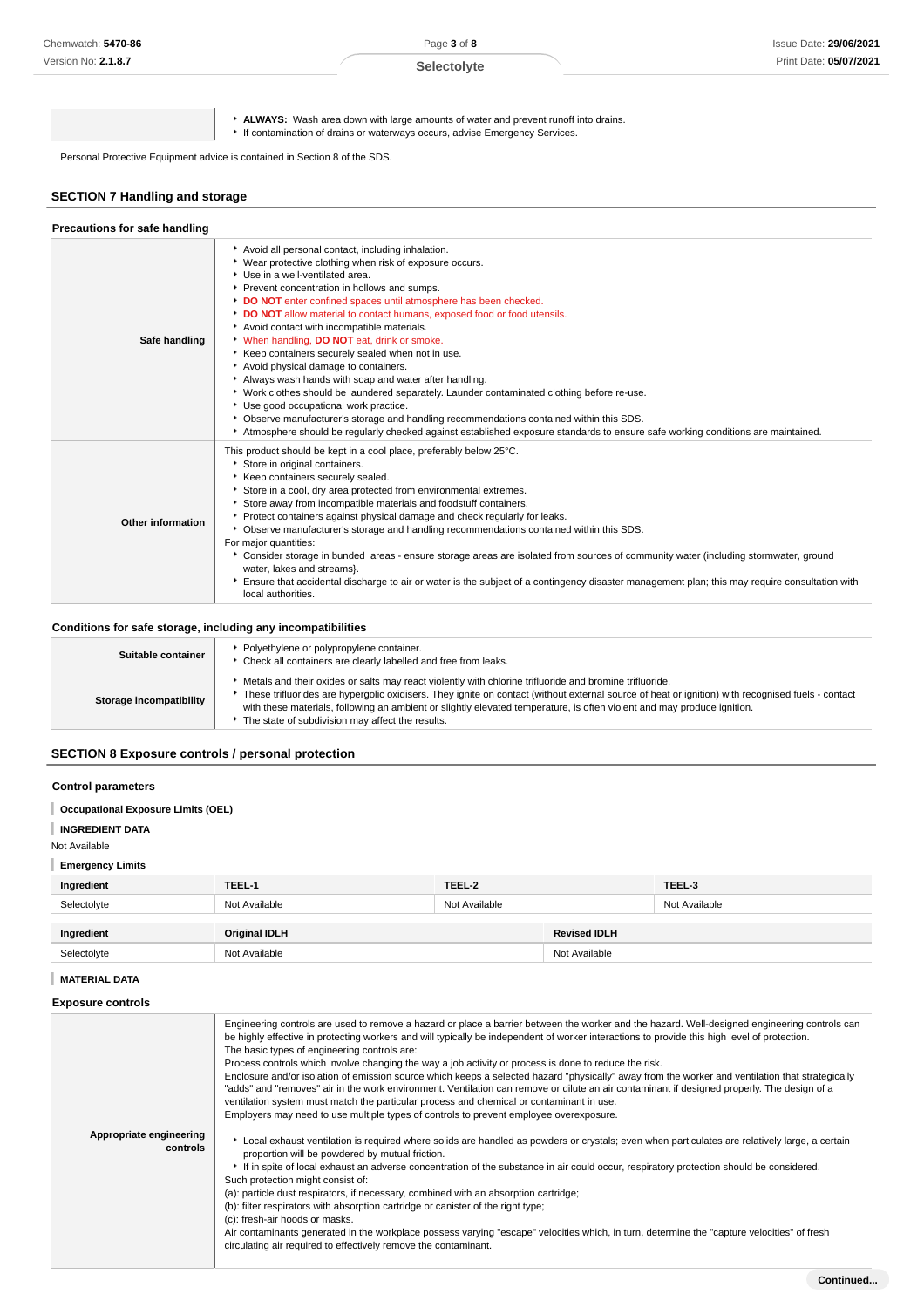Type of Contaminant: Air Speed: Air Speed: Air Speed: Air Speed: Air Speed: Air Speed: Air Speed: Air Speed: Air Speed: Air Speed: Air Speed: Air Speed: Air Speed: Air Speed: Air Speed: Air Speed: Air Speed: Air Speed: Air

### direct spray, spray painting in shallow booths, drum filling, conveyer loading, crusher dusts, gas discharge (active generation into zone of rapid air motion) 1-2.5 m/s (200-500  $f/min$ ) grinding, abrasive blasting, tumbling, high speed wheel generated dusts (released at high initial velocity into zone of very high rapid air motion). 2.5-10 m/s (500-2000 f/min.) Within each range the appropriate value depends on: Lower end of the range Upper end of the range 1: Room air currents minimal or favourable to capture 1: Disturbing room air currents 2: Contaminants of low toxicity or of nuisance value only. 2: Contaminants of high toxicity 3: Intermittent, low production.  $\overline{\phantom{a}}$  3: High production, heavy use 4: Large hood or large air mass in motion 4: Small hood-local control only Simple theory shows that air velocity falls rapidly with distance away from the opening of a simple extraction pipe. Velocity generally decreases with the square of distance from the extraction point (in simple cases). Therefore the air speed at the extraction point should be adjusted, accordingly, after reference to distance from the contaminating source. The air velocity at the extraction fan, for example, should be a minimum of 4-10 m/s (800-2000 f/min) for extraction of crusher dusts generated 2 metres distant from the extraction point. Other mechanical considerations, producing performance deficits within the extraction apparatus, make it essential that theoretical air velocities are multiplied by factors of 10 or more when extraction systems are installed or used. **Personal protection Eye and face protection** Safety glasses with side shields Chemical goggles. Contact lenses may pose a special hazard; soft contact lenses may absorb and concentrate irritants. A written policy document, describing the wearing of lenses or restrictions on use, should be created for each workplace or task. This should include a review of lens absorption and adsorption for the class of chemicals in use and an account of injury experience. Medical and first-aid personnel should be trained in their removal and suitable equipment should be readily available. In the event of chemical exposure, begin eye irrigation immediately and remove contact lens as soon as practicable. Lens should be removed at the first signs of eye redness or irritation - lens should be removed in a clean environment only after workers have washed hands thoroughly. [CDC NIOSH Current Intelligence Bulletin 59], [AS/NZS 1336 or national equivalent] **Skin protection** | See Hand protection below **Hands/feet protection** The selection of suitable gloves does not only depend on the material, but also on further marks of quality which vary from manufacturer to manufacturer. Where the chemical is a preparation of several substances, the resistance of the glove material can not be calculated in advance and has therefore to be checked prior to the application. The exact break through time for substances has to be obtained from the manufacturer of the protective gloves and has to be observed when making a final choice. Personal hygiene is a key element of effective hand care. Gloves must only be worn on clean hands. After using gloves, hands should be washed and dried thoroughly. Application of a non-perfumed moisturiser is recommended. Suitability and durability of glove type is dependent on usage. Important factors in the selection of gloves include: frequency and duration of contact, chemical resistance of glove material. glove thickness and dexterity Select gloves tested to a relevant standard (e.g. Europe EN 374, US F739, AS/NZS 2161.1 or national equivalent). · When prolonged or frequently repeated contact may occur, a glove with a protection class of 5 or higher (breakthrough time greater than 240 minutes according to EN 374, AS/NZS 2161.10.1 or national equivalent) is recommended. · When only brief contact is expected, a glove with a protection class of 3 or higher (breakthrough time greater than 60 minutes according to EN 374, AS/NZS 2161.10.1 or national equivalent) is recommended. Some glove polymer types are less affected by movement and this should be taken into account when considering gloves for long-term use. Contaminated gloves should be replaced. As defined in ASTM F-739-96 in any application, gloves are rated as: Excellent when breakthrough time > 480 min Good when breakthrough time > 20 min Fair when breakthrough time < 20 min Poor when glove material degrades For general applications, gloves with a thickness typically greater than 0.35 mm, are recommended. It should be emphasised that glove thickness is not necessarily a good predictor of glove resistance to a specific chemical, as the permeation efficiency of the glove will be dependent on the exact composition of the glove material. Therefore, glove selection should also be based on consideration of the task requirements and knowledge of breakthrough times. Glove thickness may also vary depending on the glove manufacturer, the glove type and the glove model. Therefore, the manufacturers' technical data should always be taken into account to ensure selection of the most appropriate glove for the task. Note: Depending on the activity being conducted, gloves of varying thickness may be required for specific tasks. For example: · Thinner gloves (down to 0.1 mm or less) may be required where a high degree of manual dexterity is needed. However, these gloves are only likely to give short duration protection and would normally be just for single use applications, then disposed of. · Thicker gloves (up to 3 mm or more) may be required where there is a mechanical (as well as a chemical) risk i.e. where there is abrasion or puncture potential Gloves must only be worn on clean hands. After using gloves, hands should be washed and dried thoroughly. Application of a non-perfumed moisturiser is recommended. Experience indicates that the following polymers are suitable as glove materials for protection against undissolved, dry solids, where abrasive particles are not present. polychloroprene. hitrile rubber. **butyl rubber.** fluorocaoutchouc. polyvinyl chloride. Gloves should be examined for wear and/ or degradation constantly. **Body protection** See Other protection below

**Continued...**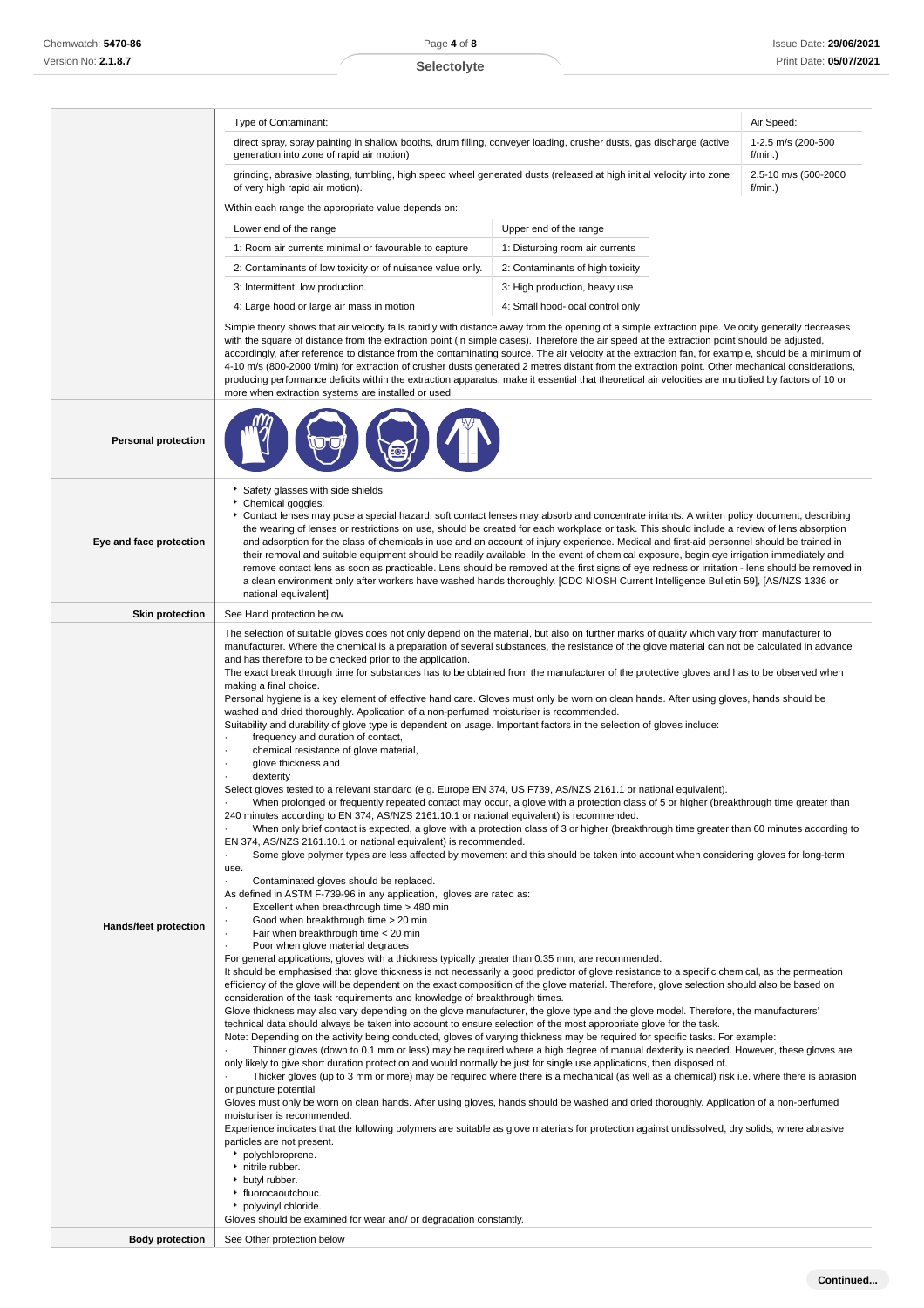| ▶ Eye wash unit. |
|------------------|
|------------------|

### **Respiratory protection**

Particulate. (AS/NZS 1716 & 1715, EN 143:2000 & 149:001, ANSI Z88 or national equivalent)

| <b>Required Minimum Protection Factor</b> | <b>Half-Face Respirator</b> | <b>Full-Face Respirator</b> | <b>Powered Air Respirator</b> |
|-------------------------------------------|-----------------------------|-----------------------------|-------------------------------|
| up to 10 x ES                             | P <sub>1</sub><br>Air-line* |                             | PAPR-P1                       |
| up to $50 \times ES$                      | Air-line**                  | P <sub>2</sub>              | PAPR-P2                       |
| up to $100 \times ES$                     | -                           | P <sub>3</sub>              |                               |
|                                           |                             | Air-line*                   |                               |
| $100 + x ES$                              | -                           | Air-line**                  | PAPR-P3                       |

\* - Negative pressure demand \*\* - Continuous flow

A(All classes) = Organic vapours, B AUS or B1 = Acid gasses, B2 = Acid gas or hydrogen cyanide(HCN), B3 = Acid gas or hydrogen cyanide(HCN), E = Sulfur dioxide(SO2), G = Agricultural chemicals, K = Ammonia(NH3), Hg = Mercury, NO = Oxides of nitrogen, MB = Methyl bromide, AX = Low boiling point organic compounds(below 65 degC)

· Respirators may be necessary when engineering and administrative controls do not adequately prevent exposures.

· The decision to use respiratory protection should be based on professional judgment that takes into account toxicity information, exposure measurement data, and frequency and likelihood of the worker's exposure - ensure users are not subject to high thermal loads which may result in heat stress or distress due to personal protective equipment (powered, positive flow, full face apparatus may be an option).

Published occupational exposure limits, where they exist, will assist in determining the adequacy of the selected respiratory protection. These may be government mandated or vendor recommended.

· Certified respirators will be useful for protecting workers from inhalation of particulates when properly selected and fit tested as part of a complete respiratory protection program.

· Where protection from nuisance levels of dusts are desired, use type N95 (US) or type P1 (EN143) dust masks. Use respirators and components tested and approved under appropriate government standards such as NIOSH (US) or CEN (EU)

Use approved positive flow mask if significant quantities of dust becomes airborne.

· Try to avoid creating dust conditions.

Class P2 particulate filters are used for protection against mechanically and thermally generated particulates or both. P2 is a respiratory filter rating under various international standards, Filters at least 94% of airborne particles

Suitable for:

Relatively small particles generated by mechanical processes eg. grinding, cutting, sanding, drilling, sawing.

Sub-micron thermally generated particles e.g. welding fumes, fertilizer and bushfire smoke.

· Biologically active airborne particles under specified infection control applications e.g. viruses, bacteria, COVID-19, SARS

## **SECTION 9 Physical and chemical properties**

### **Information on basic physical and chemical properties**

**Appearance** White free flowing powder with no odour; miscible with water.

| <b>Physical state</b>                           | <b>Divided Solid</b> | Relative density (Water = $1$ )            | 2.5            |
|-------------------------------------------------|----------------------|--------------------------------------------|----------------|
|                                                 |                      |                                            |                |
| Odour                                           | Not Available        | Partition coefficient n-octanol<br>/ water | Not Available  |
| <b>Odour threshold</b>                          | Not Available        | Auto-ignition temperature (°C)             | Not Available  |
| pH (as supplied)                                | Not Available        | <b>Decomposition temperature</b>           | Not Available  |
| Melting point / freezing point<br>(°C)          | Not Available        | Viscosity (cSt)                            | Not Applicable |
| Initial boiling point and boiling<br>range (°C) | Not Available        | Molecular weight (g/mol)                   | Not Applicable |
| Flash point (°C)                                | Not Applicable       | <b>Taste</b>                               | Not Available  |
| <b>Evaporation rate</b>                         | Not Applicable       | <b>Explosive properties</b>                | Not Available  |
| Flammability                                    | Not Applicable       | <b>Oxidising properties</b>                | Not Available  |
| Upper Explosive Limit (%)                       | Not Applicable       | Surface Tension (dyn/cm or<br>$mN/m$ )     | Not Applicable |
| Lower Explosive Limit (%)                       | Not Applicable       | <b>Volatile Component (%vol)</b>           | Negligible     |
| Vapour pressure (kPa)                           | Negligible           | Gas group                                  | Not Available  |
| Solubility in water                             | Miscible             | pH as a solution (%)                       | Not Available  |
| Vapour density (Air = 1)                        | Not Available        | VOC g/L                                    | Not Available  |

### **SECTION 10 Stability and reactivity**

| Reactivity                            | See section 7                                                                                                                      |
|---------------------------------------|------------------------------------------------------------------------------------------------------------------------------------|
| <b>Chemical stability</b>             | • Unstable in the presence of incompatible materials.<br>Product is considered stable.<br>Hazardous polymerisation will not occur. |
| Possibility of hazardous<br>reactions | See section 7                                                                                                                      |
| <b>Conditions to avoid</b>            | See section 7                                                                                                                      |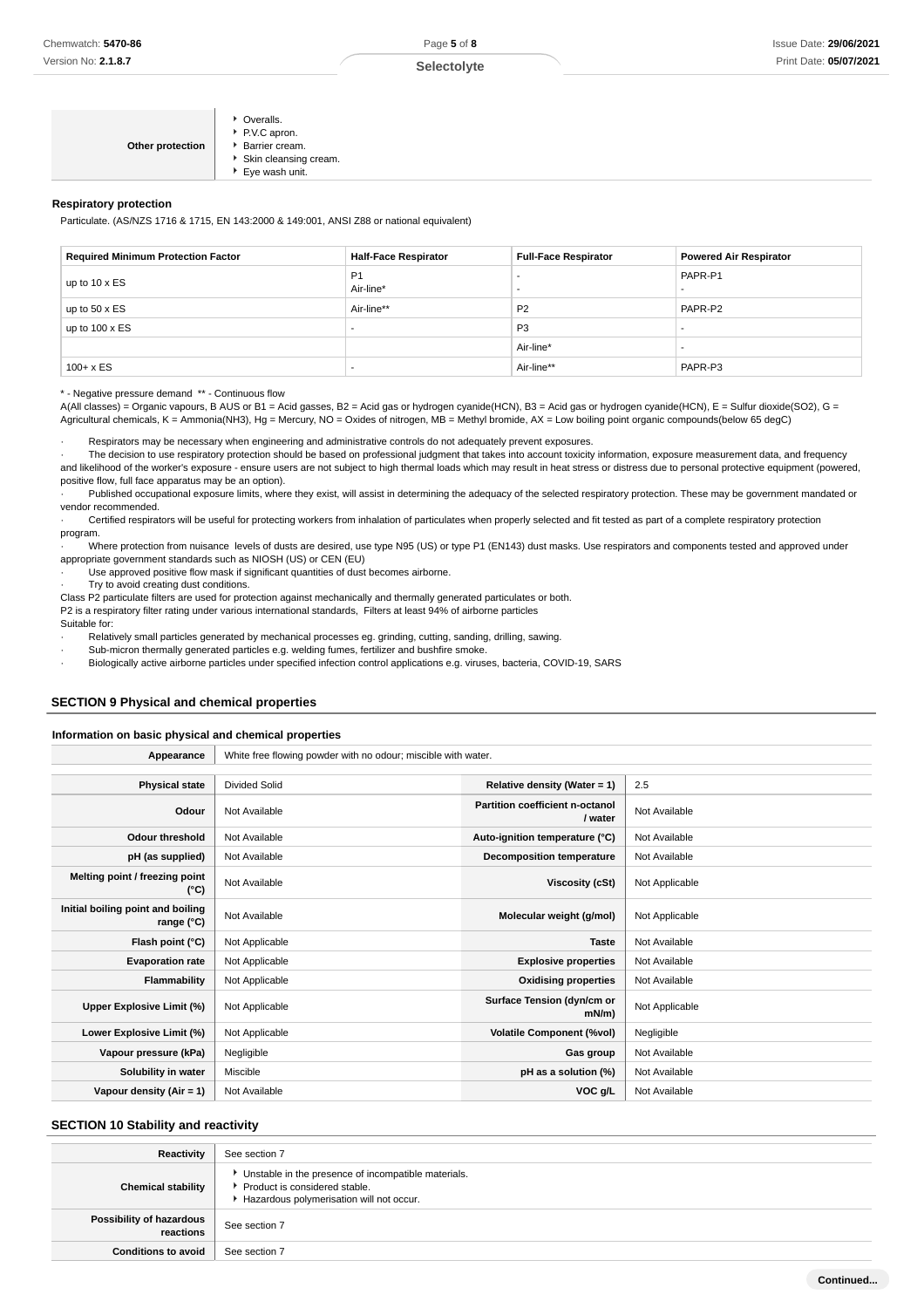Page **6** of **8**

| Incompatible materials                      | See section 7                                                                                                                                                                                                                                                                                                                                                                                                                                                                                                                                                                                                                                                                                                                                                                                                                                                                                                                                                  |
|---------------------------------------------|----------------------------------------------------------------------------------------------------------------------------------------------------------------------------------------------------------------------------------------------------------------------------------------------------------------------------------------------------------------------------------------------------------------------------------------------------------------------------------------------------------------------------------------------------------------------------------------------------------------------------------------------------------------------------------------------------------------------------------------------------------------------------------------------------------------------------------------------------------------------------------------------------------------------------------------------------------------|
| Hazardous decomposition<br>products         | See section 5                                                                                                                                                                                                                                                                                                                                                                                                                                                                                                                                                                                                                                                                                                                                                                                                                                                                                                                                                  |
| <b>SECTION 11 Toxicological information</b> |                                                                                                                                                                                                                                                                                                                                                                                                                                                                                                                                                                                                                                                                                                                                                                                                                                                                                                                                                                |
| Information on toxicological effects        |                                                                                                                                                                                                                                                                                                                                                                                                                                                                                                                                                                                                                                                                                                                                                                                                                                                                                                                                                                |
| Inhaled                                     | The material is not thought to produce adverse health effects or irritation of the respiratory tract (as classified by EC Directives using animal<br>models). Nevertheless, good hygiene practice requires that exposure be kept to a minimum and that suitable control measures be used in an<br>occupational setting.<br>Levels above 10 ug/m3 of suspended inorganic sulfates in the air may cause an excess risk of asthmatic attacks in susceptible persons<br>Persons with impaired respiratory function, airway diseases and conditions such as emphysema or chronic bronchitis, may incur further disability<br>if excessive concentrations of particulate are inhaled.<br>If prior damage to the circulatory or nervous systems has occurred or if kidney damage has been sustained, proper screenings should be<br>conducted on individuals who may be exposed to further risk if handling and use of the material result<br>in excessive exposures. |

|                     | <b>TOXICITY</b>                                                                         | <b>IRRITATION</b>                                                                                                                                                                                                                                                                                                                                                                                                                                                                                                                                                        |                                                                                                                                                                                                                                                                                                      |
|---------------------|-----------------------------------------------------------------------------------------|--------------------------------------------------------------------------------------------------------------------------------------------------------------------------------------------------------------------------------------------------------------------------------------------------------------------------------------------------------------------------------------------------------------------------------------------------------------------------------------------------------------------------------------------------------------------------|------------------------------------------------------------------------------------------------------------------------------------------------------------------------------------------------------------------------------------------------------------------------------------------------------|
|                     |                                                                                         |                                                                                                                                                                                                                                                                                                                                                                                                                                                                                                                                                                          |                                                                                                                                                                                                                                                                                                      |
| <b>Chronic</b>      |                                                                                         | Long term exposure to high dust concentrations may cause changes in lung function (i.e. pneumoconiosis) caused by particles less than 0.5<br>micron penetrating and remaining in the lung. A prime symptom is breathlessness. Lung shadows show on X-ray.<br>Levels above 10 ug/m3 of suspended inorganic sulfates in the air may cause an excess risk of asthmatic attacks in susceptible persons                                                                                                                                                                       |                                                                                                                                                                                                                                                                                                      |
| Eye                 | body irritation in certain individuals.                                                 |                                                                                                                                                                                                                                                                                                                                                                                                                                                                                                                                                                          | Although the material is not thought to be an irritant (as classified by EC Directives), direct contact with the eye may cause transient discomfort<br>characterised by tearing or conjunctival redness (as with windburn). Slight abrasive damage may also result. The material may produce foreign |
| <b>Skin Contact</b> | setting.<br>Open cuts, abraded or irritated skin should not be exposed to this material | The material is not thought to produce adverse health effects or skin irritation following contact (as classified by EC Directives using animal<br>Examine the skin prior to the use of the material and ensure that any external damage is suitably protected.                                                                                                                                                                                                                                                                                                          | models). Nevertheless, good hygiene practice requires that exposure be kept to a minimum and that suitable gloves be used in an occupational<br>Entry into the blood-stream through, for example, cuts, abrasions, puncture wounds or lesions, may produce systemic injury with harmful effects.     |
| Ingestion           |                                                                                         | The material has NOT been classified by EC Directives or other classification systems as "harmful by ingestion". This is because of the lack of<br>pre-existing organ (e.g liver, kidney) damage is evident. Present definitions of harmful or toxic substances are generally based on doses<br>producing mortality rather than those producing morbidity (disease, ill-health). Gastrointestinal tract discomfort may produce nausea and<br>vomiting. In an occupational setting however, ingestion of insignificant quantities is not thought to be cause for concern. | corroborating animal or human evidence. The material may still be damaging to the health of the individual, following ingestion, especially where                                                                                                                                                    |

|             | <b>TOXICITY</b>                                                                                                                                                                                                                 | <b>IRRITATION</b> |  |
|-------------|---------------------------------------------------------------------------------------------------------------------------------------------------------------------------------------------------------------------------------|-------------------|--|
| Selectolyte | Not Available                                                                                                                                                                                                                   | Not Available     |  |
| Legend:     | 1. Value obtained from Europe ECHA Registered Substances - Acute toxicity 2.* Value obtained from manufacturer's SDS. Unless otherwise<br>specified data extracted from RTECS - Register of Toxic Effect of chemical Substances |                   |  |

| <b>Acute Toxicity</b>                | $\boldsymbol{\mathsf{x}}$ | Carcinogenicity                 | $\boldsymbol{\mathsf{x}}$ |
|--------------------------------------|---------------------------|---------------------------------|---------------------------|
| <b>Skin Irritation/Corrosion</b>     | ×                         | Reproductivity                  | ×                         |
| <b>Serious Eye Damage/Irritation</b> | ×                         | <b>STOT - Single Exposure</b>   | ×                         |
| Respiratory or Skin<br>sensitisation | $\sim$                    | <b>STOT - Repeated Exposure</b> | ×                         |
| <b>Mutagenicity</b>                  | ×                         | <b>Aspiration Hazard</b>        | ×                         |
|                                      |                           |                                 |                           |

**Legend:**  $\mathbf{X}$  – Data either not available or does not fill the criteria for classification – Data available to make classification

### **SECTION 12 Ecological information**

### **Toxicity**

|             | Endpoint         | Test Duration (hr)                                                                                  | <b>Species</b>                                                                                                                                                                                                                                                                           | Value            | Source           |
|-------------|------------------|-----------------------------------------------------------------------------------------------------|------------------------------------------------------------------------------------------------------------------------------------------------------------------------------------------------------------------------------------------------------------------------------------------|------------------|------------------|
| Selectolyte | Not<br>Available | Not Available                                                                                       | Not Available                                                                                                                                                                                                                                                                            | Not<br>Available | Not<br>Available |
| Legend:     |                  | Data 6. NITE (Japan) - Bioconcentration Data 7. METI (Japan) - Bioconcentration Data 8. Vendor Data | Extracted from 1. IUCLID Toxicity Data 2. Europe ECHA Registered Substances - Ecotoxicological Information - Aquatic Toxicity 3. EPIWIN Suite<br>V3.12 (QSAR) - Aquatic Toxicity Data (Estimated) 4. US EPA, Ecotox database - Aquatic Toxicity Data 5. ECETOC Aquatic Hazard Assessment |                  |                  |

### for inorganic sulfates:

**Environmental fate:**

Data from tap water studies with human volunteers indicate that sulfates produce a laxative effect at concentrations of 1000 - 1200 mg/litre, but no increase in diarrhoea, dehydration or weight loss. The presence of sulfate in drinking-water can also result in a noticeable taste; the lowest taste threshold concentration for sulfate is approximately 250 mg/litre as the sodium salt. Sulfate may also contribute to the corrosion of distribution systems. No health-based guideline value for sulfate in drinking water is proposed. However, there is an increasing likelihood of complaints arising from a noticeable taste as concentrations in water increase above 500 mg/litre.

Sulfates are removed from the air by both dry and wet deposition processes. Wet deposition processes including rain-out (a process that occurs within the clouds) and washout (removal by precipitation below the clouds) contribute to the removal of sulfate from the atmosphere.

In soil, the inorganic sulfates can adsorb to soil particles or leach into surface water and groundwater. Sulfates can be taken up by plants and be incorporated into the parenchyma of the plant.

Sulfate in water can also be reduced by sulfate bacteria (Thiobacilli) which use them as a source of energy.

In anaerobic environments sulfate is biologically reduced to (hydrogen) sulfide by sulfate reducing bacteria, or incorporated into living organisms as source of sulfur, and thereby included in the sulfur cycle. Sodium sulfate is not reactive in aqueous solution at room temperature. Sodium sulfate will completely dissolve, ionise and distribute across the entire planetary "aquasphere". Some sulfates may eventually be deposited, the majority of sulfates participate in the sulfur cycle in which natural and industrial sodium sulfate are not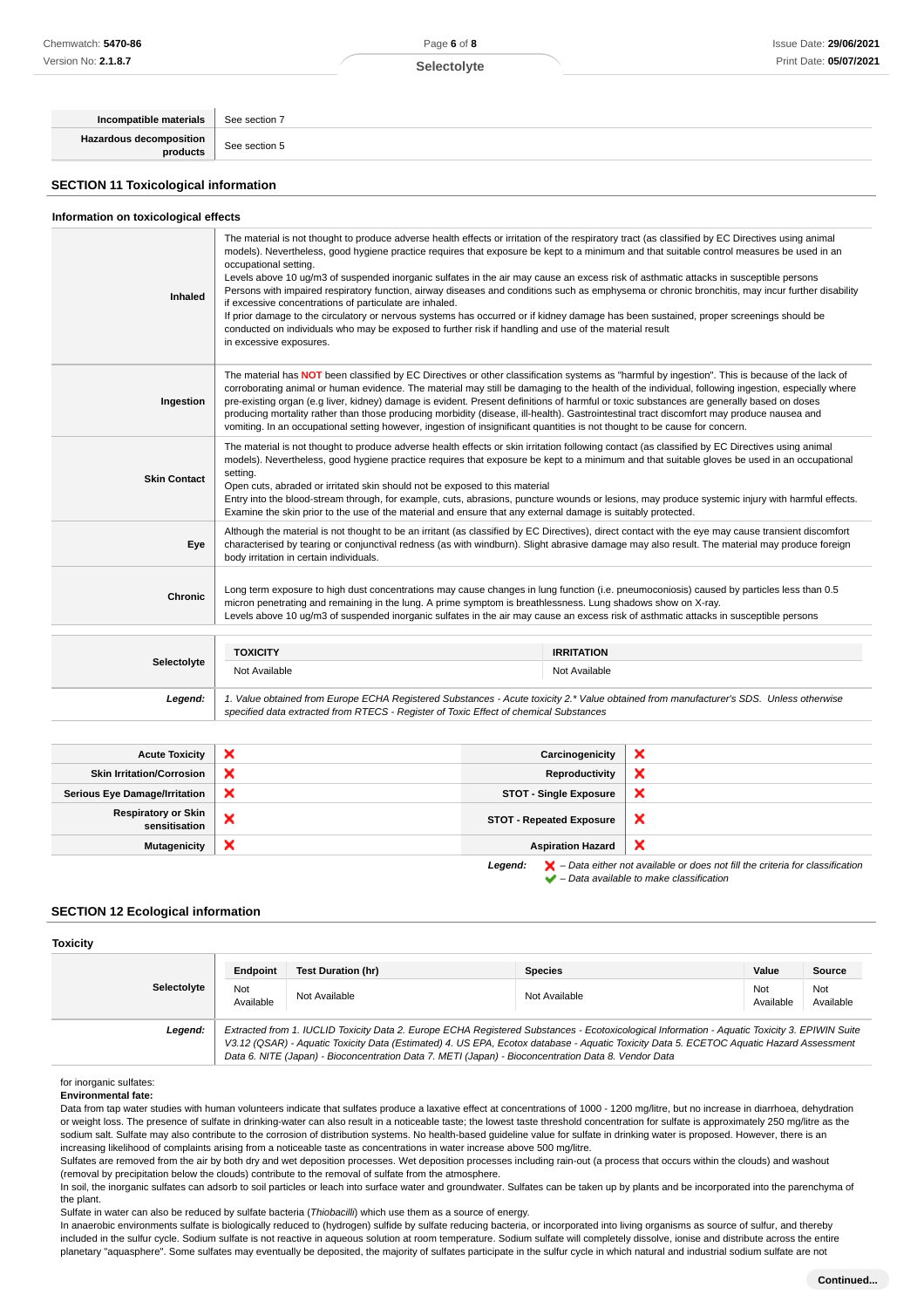### **Selectolyte**

### distinguishable

The BCF of sodium sulfate is very low and therefore significant bioconcentration is not expected. Sodium and sulfate ions are essential to all living organisms and their intracellular and extracellular concentrations are actively regulated. However some plants (e.g. corn and Kochia Scoparia), are capable of accumulating sulfate to concentrations that are potentially toxic to ruminants.

**Ecotoxicity:**

For sulfate in general:

Fish LC50: toxic from 7000 mg/l Bacteria: toxic from 2500 mg/l

Algae were shown to be the most sensitive to sodium sulfate; EC50 120 h = 1,900 mg/l. For invertebrates (Daphnia magna) the EC50 48 h = 4,580 mg/l and fish appeared to be the least sensitive with a LC50 96h = 7,960 mg/l for Pimephales promelas. Activated sludge showed a very low sensitivity to sodium sulfate. There was no effect up to 8 g/l. Sodium sulfate is not very toxic to terrestrial plants. Picea banksiana was the most sensitive species, an effect was seen at 1.4 g/l. Sediment dwelling organisms were not very sensitive either, with an LC50 96h = 660 mg/l for Trycorythus sp. Overall it can be concluded that sodium sulfate has no acute adverse effect on aquatic and sediment dwelling organisms. Toxicity to terrestrial plants is also low.

No data were found for long term toxicity. The acute studies all show a toxicity of sodium sulfate higher than 100 mg/l, no bioaccumulation is expected, **DO NOT** discharge into sewer or waterways.

### **Persistence and degradability**

| Ingredient                       | Persistence: Water/Soil               | Persistence: Air                      |  |
|----------------------------------|---------------------------------------|---------------------------------------|--|
|                                  | No Data available for all ingredients | No Data available for all ingredients |  |
|                                  |                                       |                                       |  |
| <b>Bioaccumulative potential</b> |                                       |                                       |  |
| Ingredient                       | <b>Bioaccumulation</b>                |                                       |  |
|                                  | No Data available for all ingredients |                                       |  |
|                                  |                                       |                                       |  |
| Mobility in soil                 |                                       |                                       |  |
| Ingredient                       | <b>Mobility</b>                       |                                       |  |
|                                  | No Data available for all ingredients |                                       |  |

### **SECTION 13 Disposal considerations**

| Waste treatment methods      |                                                                                                                                                                                                                                                                                                                                                                                                                                                                                                                                                                                                                                                                                                                                                                                                                                                                                                                                                                                                                                                                                                                                                                                                                                                                                                                                                                                       |
|------------------------------|---------------------------------------------------------------------------------------------------------------------------------------------------------------------------------------------------------------------------------------------------------------------------------------------------------------------------------------------------------------------------------------------------------------------------------------------------------------------------------------------------------------------------------------------------------------------------------------------------------------------------------------------------------------------------------------------------------------------------------------------------------------------------------------------------------------------------------------------------------------------------------------------------------------------------------------------------------------------------------------------------------------------------------------------------------------------------------------------------------------------------------------------------------------------------------------------------------------------------------------------------------------------------------------------------------------------------------------------------------------------------------------|
| Product / Packaging disposal | Legislation addressing waste disposal requirements may differ by country, state and/ or territory. Each user must refer to laws operating in their<br>area. In some areas, certain wastes must be tracked.<br>A Hierarchy of Controls seems to be common - the user should investigate:<br>Reduction<br>▶ Reuse<br>Recycling<br>Disposal (if all else fails)<br>This material may be recycled if unused, or if it has not been contaminated so as to make it unsuitable for its intended use. Shelf life<br>considerations should also be applied in making decisions of this type. Note that properties of a material may change in use, and recycling or<br>reuse may not always be appropriate. In most instances the supplier of the material should be consulted.<br>DO NOT allow wash water from cleaning or process equipment to enter drains.<br>It may be necessary to collect all wash water for treatment before disposal.<br>In all cases disposal to sewer may be subject to local laws and regulations and these should be considered first.<br>• Where in doubt contact the responsible authority.<br>▶ Recycle wherever possible or consult manufacturer for recycling options.<br>Consult State Land Waste Management Authority for disposal.<br>Bury residue in an authorised landfill.<br>Recycle containers if possible, or dispose of in an authorised landfill. |

## **SECTION 14 Transport information**

| <b>Labels Required</b>  |                |  |
|-------------------------|----------------|--|
| <b>Marine Pollutant</b> | <b>NO</b>      |  |
| <b>HAZCHEM</b>          | Not Applicable |  |

### **Land transport (ADG): NOT REGULATED FOR TRANSPORT OF DANGEROUS GOODS**

**Air transport (ICAO-IATA / DGR): NOT REGULATED FOR TRANSPORT OF DANGEROUS GOODS**

**Sea transport (IMDG-Code / GGVSee): NOT REGULATED FOR TRANSPORT OF DANGEROUS GOODS**

## **Transport in bulk according to Annex II of MARPOL and the IBC code**

Not Applicable

**Transport in bulk in accordance with MARPOL Annex V and the IMSBC Code**

**Product name Group** 

### **Transport in bulk in accordance with the ICG Code**

**Product name Ship Type**

### **SECTION 15 Regulatory information**

**Safety, health and environmental regulations / legislation specific for the substance or mixture**

**National Inventory Status**